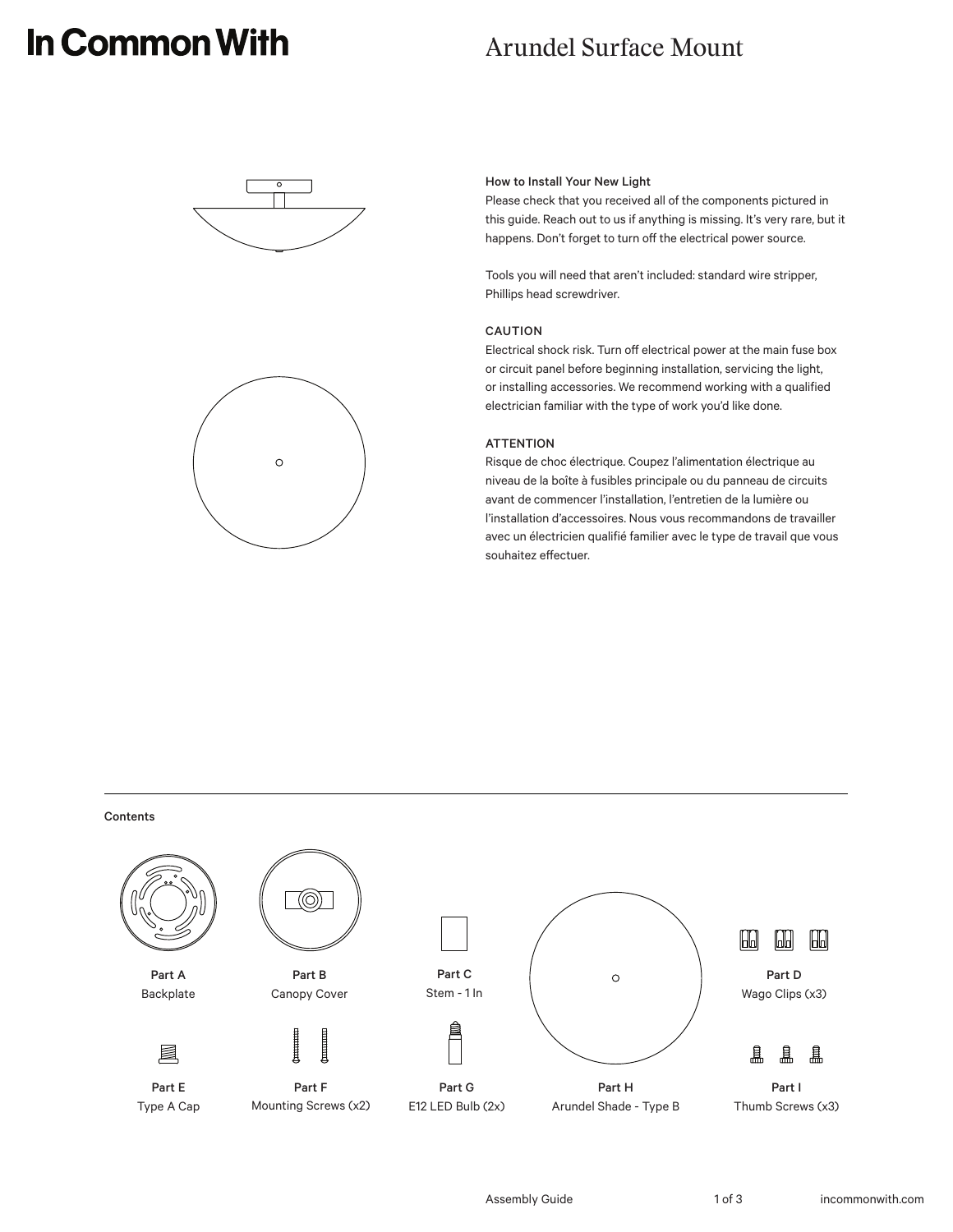## In Common With

### Arundel Surface Mount

Step 1: Turn off electrical power at the main fuse box or circuit panel before beginning installation.



Step 2: Mount the backplate (A) to the junction box using a phillips head screwdriver to tighten the mounting screws (F).



Step 4: Align the holes of the backplate (A) with the holes of the canopy cover (B). Secure them in place by twisting the thumbscrews (I) by hand.



Step 3: Use the wago clips (D) to connect the fixture's wires to the corresponding wires from the junction box in the wall or ceiling. White is neutral; Black is live; Green/ Yellow is ground. One ground wire will be